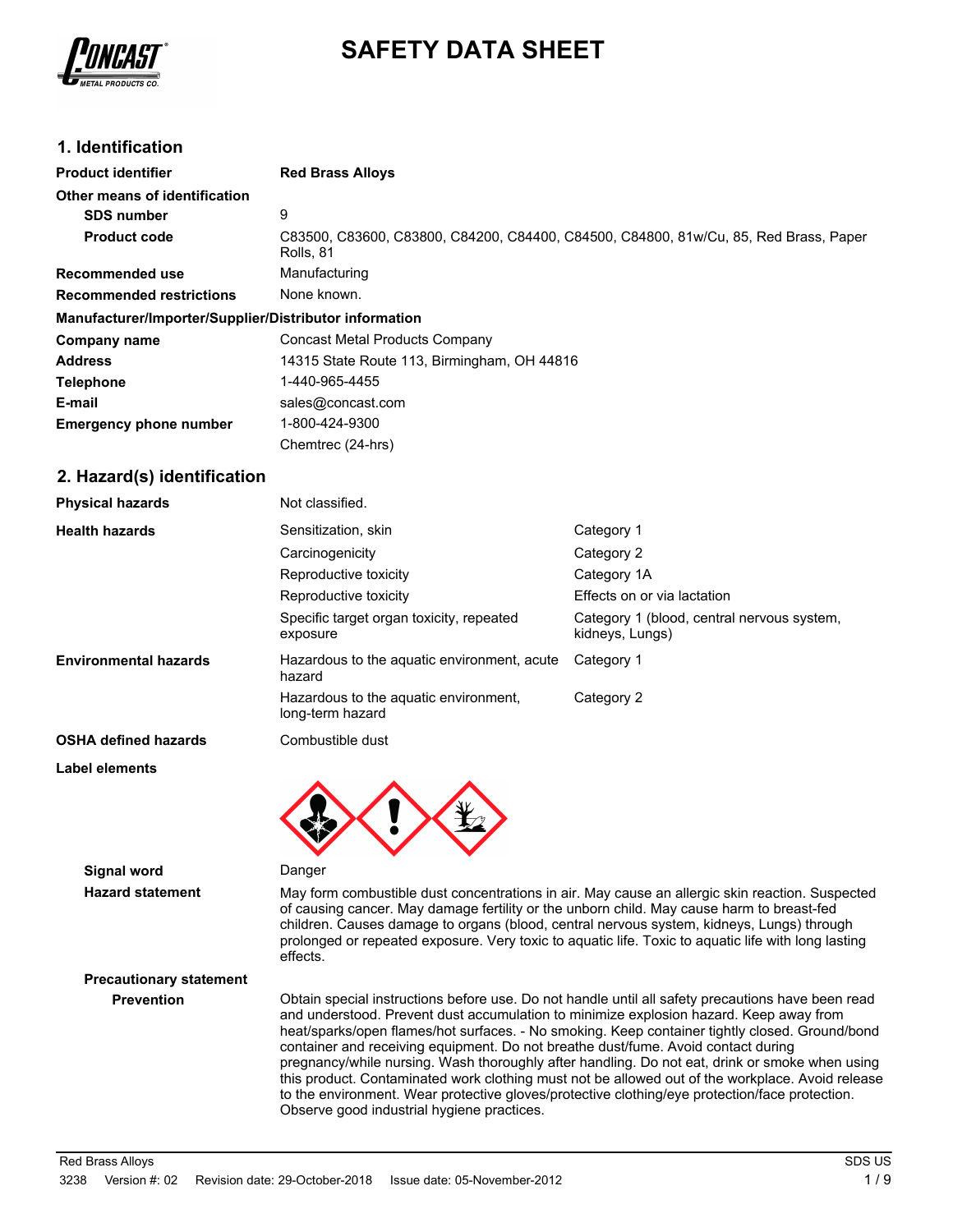| <b>Response</b>                              | If on skin: Wash with plenty of water. If exposed or concerned: Get medical advice/attention. If<br>skin irritation or rash occurs: Get medical advice/attention. Wash contaminated clothing before<br>reuse. In case of fire: Use appropriate media to extinguish. Collect spillage. |
|----------------------------------------------|---------------------------------------------------------------------------------------------------------------------------------------------------------------------------------------------------------------------------------------------------------------------------------------|
| <b>Storage</b>                               | Store locked up.                                                                                                                                                                                                                                                                      |
| <b>Disposal</b>                              | Dispose of contents/container in accordance with local/regional/national/international regulations.                                                                                                                                                                                   |
| Hazard(s) not otherwise<br>classified (HNOC) | None known.                                                                                                                                                                                                                                                                           |
| <b>Supplemental information</b>              | 8% of the mixture consists of component(s) of unknown acute dermal toxicity.                                                                                                                                                                                                          |

# **3. Composition/information on ingredients**

**Mixtures**

| <b>Chemical name</b> | <b>CAS number</b> | $\frac{9}{6}$ |
|----------------------|-------------------|---------------|
| Copper               | 7440-50-8         | 78-86         |
| <b>Zinc</b>          | 7440-66-6         | $4 - 16$      |
| Lead                 | 7439-92-1         | $4 - 8$       |
| Tin                  | 7440-31-5         | $2.3 - 6$     |
| Nickel               | 7440-02-0         | $0 - 1$       |

**Composition comments** All concentrations are in percent by weight unless otherwise indicated.

# **4. First-aid measures**

| <b>Inhalation</b>                                                                   | Move to fresh air. Call a physician if symptoms develop or persist.                                                                                                                                                                                                                                                                                                                                                                                                                                                                            |
|-------------------------------------------------------------------------------------|------------------------------------------------------------------------------------------------------------------------------------------------------------------------------------------------------------------------------------------------------------------------------------------------------------------------------------------------------------------------------------------------------------------------------------------------------------------------------------------------------------------------------------------------|
| <b>Skin contact</b>                                                                 | Remove contaminated clothing immediately and wash skin with soap and water. In case of<br>eczema or other skin disorders: Seek medical attention and take along these instructions. In case<br>of contact with hot or molten product, cool rapidly with water and seek immediate medical<br>attention. Do not attempt to remove molten product from skin because skin will tear easily. Cuts or<br>abrasions should be treated promptly with thorough cleansing of the affected area.                                                          |
| Eye contact                                                                         | Do not rub eyes. Rinse with water. Get medical attention if irritation develops and persists.                                                                                                                                                                                                                                                                                                                                                                                                                                                  |
| Ingestion                                                                           | Rinse mouth. Get medical attention if symptoms occur.                                                                                                                                                                                                                                                                                                                                                                                                                                                                                          |
| <b>Most important</b><br>symptoms/effects, acute and<br>delayed                     | Elevated temperatures or mechanical action may form dust and fumes which may be irritating to<br>the eye, mucous membranes and respiratory tract. Narcosis. Behavioral changes. Decrease in<br>motor functions. May cause an allergic skin reaction. Dermatitis. Rash. Prolonged exposure may<br>cause chronic effects. Contact with hot material can cause thermal burns which may result in<br>permanent damage.                                                                                                                             |
| <b>Indication of immediate</b><br>medical attention and special<br>treatment needed | Provide general supportive measures and treat symptomatically. Keep victim under observation.<br>Symptoms may be delayed.                                                                                                                                                                                                                                                                                                                                                                                                                      |
| <b>General information</b>                                                          | IF exposed or concerned: Get medical advice/attention. If you feel unwell, seek medical advice<br>(show the label where possible). Ensure that medical personnel are aware of the material(s)<br>involved, and take precautions to protect themselves. Show this safety data sheet to the doctor in<br>attendance. Wash contaminated clothing before reuse.                                                                                                                                                                                    |
| 5. Fire-fighting measures                                                           |                                                                                                                                                                                                                                                                                                                                                                                                                                                                                                                                                |
| Suitable extinguishing media                                                        | Special powder against metal fires. Dry sand. Carbon dioxide (CO2). Apply extinguishing media<br>carefully to avoid creating airborne dust. Avoid high pressure media which could cause the<br>formation of a potentially explosible dust-air mixture.                                                                                                                                                                                                                                                                                         |
| Unsuitable extinguishing<br>media                                                   | Do not use water or halogenated extinguishing media. Hot molten material will react violently with<br>water resulting in spattering and fuming.                                                                                                                                                                                                                                                                                                                                                                                                |
| Specific hazards arising from<br>the chemical                                       | Explosion hazard: Avoid generating dust; fine dust dispersed in air in sufficient concentrations and<br>in the presence of an ignition source is a potential dust explosion hazard. Contact with acids will<br>release flammable hydrogen gas. During fire, gases hazardous to health may be formed.<br>Combustion products may include: metal oxides. In a fire, nickel may form nickel carbonyl, a<br>highly toxic substance and known carcinogen. Upon combustion, this product may yield toxic<br>vapors/fumes of lead and lead compounds. |
| Special protective equipment<br>and precautions for firefighters                    | Self-contained breathing apparatus and full protective clothing must be worn in case of fire.                                                                                                                                                                                                                                                                                                                                                                                                                                                  |
| <b>Fire fighting</b><br>equipment/instructions                                      | In case of fire and/or explosion do not breathe fumes. Move containers from fire area if you can do<br>so without risk.                                                                                                                                                                                                                                                                                                                                                                                                                        |
| <b>Specific methods</b>                                                             | Use standard firefighting procedures and consider the hazards of other involved materials.                                                                                                                                                                                                                                                                                                                                                                                                                                                     |
| <b>Red Brass Alloys</b>                                                             | SDS US                                                                                                                                                                                                                                                                                                                                                                                                                                                                                                                                         |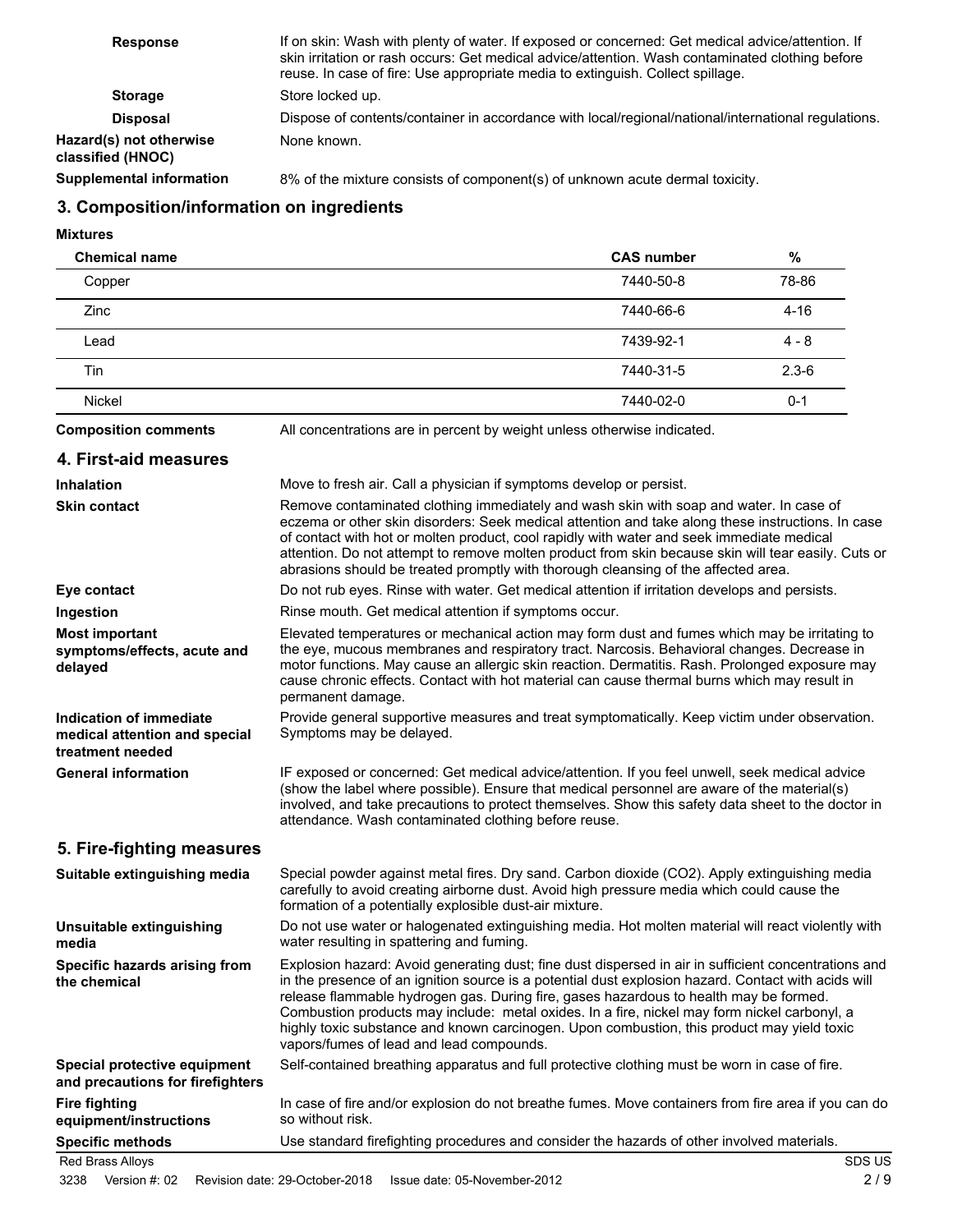# **6. Accidental release measures**

| <b>Personal precautions,</b><br>protective equipment and<br>emergency procedures | Keep unnecessary personnel away. Keep people away from and upwind of spill/leak. Use only<br>non-sparking tools. Dust deposits should not be allowed to accumulate on surfaces, as these may<br>form an explosive mixture if they are released into the atmosphere in sufficient concentration.<br>Wear appropriate protective equipment and clothing during clean-up. Do not touch damaged<br>containers or spilled material unless wearing appropriate protective clothing. Avoid inhalation of<br>fumes from heated product. Ensure adequate ventilation. Local authorities should be advised if<br>significant spillages cannot be contained. For personal protection, see section 8 of the SDS.                                                                                                         |
|----------------------------------------------------------------------------------|--------------------------------------------------------------------------------------------------------------------------------------------------------------------------------------------------------------------------------------------------------------------------------------------------------------------------------------------------------------------------------------------------------------------------------------------------------------------------------------------------------------------------------------------------------------------------------------------------------------------------------------------------------------------------------------------------------------------------------------------------------------------------------------------------------------|
| <b>Methods and materials for</b><br>containment and cleaning up                  | Eliminate all ignition sources (no smoking, flares, sparks, or flames in immediate area). Take<br>precautionary measures against static discharge. Use only non-sparking tools. Avoid dispersal of<br>dust in the air (i.e., clearing dust surfaces with compressed air). The product is immiscible with<br>water and will sediment in water systems. Stop the flow of material, if this is without risk. Allow<br>molten material to cool and solidify before disposal. Recover and recycle, if practical.                                                                                                                                                                                                                                                                                                  |
|                                                                                  | Large Spills: Wet down with water and dike for later disposal. Shovel the material into waste<br>container. Following product recovery, flush area with water.                                                                                                                                                                                                                                                                                                                                                                                                                                                                                                                                                                                                                                               |
|                                                                                  | Small Spills: Sweep up or vacuum up spillage and collect in suitable container for disposal.                                                                                                                                                                                                                                                                                                                                                                                                                                                                                                                                                                                                                                                                                                                 |
|                                                                                  | Never return spills to original containers for re-use. Put material in suitable, covered, labeled<br>containers. For waste disposal, see section 13 of the SDS.                                                                                                                                                                                                                                                                                                                                                                                                                                                                                                                                                                                                                                              |
| <b>Environmental precautions</b>                                                 | Avoid release to the environment. Inform appropriate managerial or supervisory personnel of all<br>environmental releases. Prevent further leakage or spillage if safe to do so. Avoid discharge into<br>drains, water courses or onto the ground.                                                                                                                                                                                                                                                                                                                                                                                                                                                                                                                                                           |
| 7. Handling and storage                                                          |                                                                                                                                                                                                                                                                                                                                                                                                                                                                                                                                                                                                                                                                                                                                                                                                              |
| <b>Precautions for safe handling</b>                                             | Obtain special instructions before use. Do not handle until all safety precautions have been read<br>and understood. Minimize dust generation and accumulation. Avoid significant deposits of<br>material, especially on horizontal surfaces, which may become airborne and form combustible dust<br>clouds and may contribute to secondary explosions. Routine housekeeping should be instituted to<br>ensure that dusts do not accumulate on surfaces. Dry powders can build static electricity charges<br>when subjected to the friction of transfer and mixing operations. Provide adequate precautions,<br>such as electrical grounding and bonding, or inert atmospheres. Keep away from heat/sparks/open<br>flames/hot surfaces. - No smoking. Explosion-proof general and local exhaust ventilation. |
|                                                                                  | Avoid contact with eyes, skin, and clothing. Avoid prolonged exposure. When using, do not eat,<br>drink or smoke. Pregnant or breastfeeding women must not handle this product. Should be<br>handled in closed systems, if possible. Wear appropriate personal protective equipment. Wash<br>hands thoroughly after handling. Avoid release to the environment. Observe good industrial<br>hygiene practices.                                                                                                                                                                                                                                                                                                                                                                                                |
| Conditions for safe storage,<br>including any incompatibilities                  | Store locked up. Keep containers tightly closed in a dry, cool and well-ventilated place. Store away<br>from incompatible materials (see Section 10 of the SDS).                                                                                                                                                                                                                                                                                                                                                                                                                                                                                                                                                                                                                                             |

# **8. Exposure controls/personal protection**

# **Occupational exposure limits**

# **US. OSHA Specifically Regulated Substances (29 CFR 1910.1001-1053)**

| <b>Components</b>                                                 | <b>Type</b> | <b>Value</b>    |                |  |
|-------------------------------------------------------------------|-------------|-----------------|----------------|--|
| Lead (CAS 7439-92-1)                                              | <b>TWA</b>  | $0.05$ mg/m $3$ |                |  |
| US. OSHA Table Z-1 Limits for Air Contaminants (29 CFR 1910.1000) |             |                 |                |  |
| <b>Components</b>                                                 | <b>Type</b> | Value           | Form           |  |
| Copper (CAS 7440-50-8)                                            | PEL         | 1 mg/m $3$      | Dust and mist. |  |
|                                                                   |             | $0.1$ mg/m $3$  | Fume.          |  |
| Nickel (CAS 7440-02-0)                                            | <b>PEL</b>  | 1 mg/m $3$      |                |  |
| Tin (CAS 7440-31-5)                                               | <b>PEL</b>  | $2$ mg/m $3$    |                |  |
| <b>US. ACGIH Threshold Limit Values</b>                           |             |                 |                |  |
| <b>Components</b>                                                 | <b>Type</b> | <b>Value</b>    | Form           |  |
| Copper (CAS 7440-50-8)                                            | <b>TWA</b>  | 1 mg/m $3$      | Dust and mist. |  |
|                                                                   |             | $0.2$ mg/m $3$  | Fume.          |  |
| Lead (CAS 7439-92-1)                                              | <b>TWA</b>  | $0.05$ mg/m $3$ |                |  |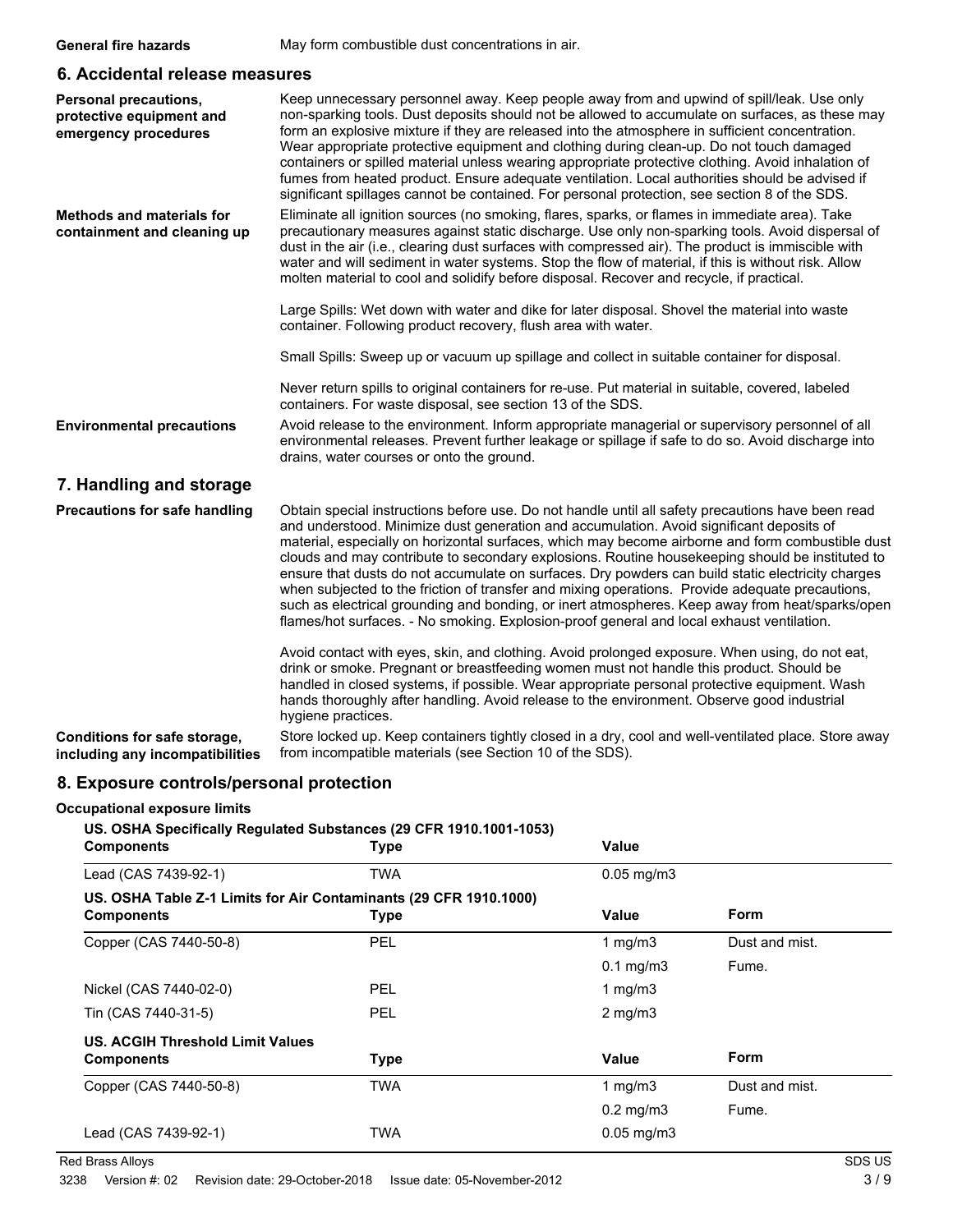| <b>US. ACGIH Threshold Limit Values</b><br><b>Components</b>                                    |                                                                                                                                                                                                                                                                                                                                                                                              | <b>Type</b>                                                            |                 | Value                | Form                                                                                                                                                                                                                                                                                                                                                                                                    |
|-------------------------------------------------------------------------------------------------|----------------------------------------------------------------------------------------------------------------------------------------------------------------------------------------------------------------------------------------------------------------------------------------------------------------------------------------------------------------------------------------------|------------------------------------------------------------------------|-----------------|----------------------|---------------------------------------------------------------------------------------------------------------------------------------------------------------------------------------------------------------------------------------------------------------------------------------------------------------------------------------------------------------------------------------------------------|
| Nickel (CAS 7440-02-0)                                                                          |                                                                                                                                                                                                                                                                                                                                                                                              | <b>TWA</b>                                                             |                 | $1.5$ mg/m $3$       | Inhalable fraction.                                                                                                                                                                                                                                                                                                                                                                                     |
| Tin (CAS 7440-31-5)                                                                             |                                                                                                                                                                                                                                                                                                                                                                                              | <b>TWA</b>                                                             |                 | $2$ mg/m $3$         |                                                                                                                                                                                                                                                                                                                                                                                                         |
| US. NIOSH: Pocket Guide to Chemical Hazards<br><b>Components</b>                                |                                                                                                                                                                                                                                                                                                                                                                                              | <b>Type</b>                                                            |                 | <b>Value</b>         | Form                                                                                                                                                                                                                                                                                                                                                                                                    |
| Copper (CAS 7440-50-8)                                                                          |                                                                                                                                                                                                                                                                                                                                                                                              | <b>TWA</b>                                                             |                 | 1 $mg/m3$            | Dust and mist.                                                                                                                                                                                                                                                                                                                                                                                          |
| Lead (CAS 7439-92-1)                                                                            |                                                                                                                                                                                                                                                                                                                                                                                              | <b>TWA</b>                                                             |                 | $0.05$ mg/m $3$      |                                                                                                                                                                                                                                                                                                                                                                                                         |
| Nickel (CAS 7440-02-0)                                                                          |                                                                                                                                                                                                                                                                                                                                                                                              | <b>TWA</b>                                                             |                 | $0.015$ mg/m3        |                                                                                                                                                                                                                                                                                                                                                                                                         |
| Tin (CAS 7440-31-5)                                                                             |                                                                                                                                                                                                                                                                                                                                                                                              | <b>TWA</b>                                                             |                 | $2$ mg/m $3$         |                                                                                                                                                                                                                                                                                                                                                                                                         |
| <b>Biological limit values</b><br><b>ACGIH Biological Exposure Indices</b><br><b>Components</b> | <b>Value</b>                                                                                                                                                                                                                                                                                                                                                                                 | <b>Determinant</b>                                                     | <b>Specimen</b> | <b>Sampling Time</b> |                                                                                                                                                                                                                                                                                                                                                                                                         |
| Lead (CAS 7439-92-1)                                                                            | 200 µg/l                                                                                                                                                                                                                                                                                                                                                                                     | Lead                                                                   | <b>Blood</b>    | $\star$              |                                                                                                                                                                                                                                                                                                                                                                                                         |
| * - For sampling details, please see the source document.                                       |                                                                                                                                                                                                                                                                                                                                                                                              |                                                                        |                 |                      |                                                                                                                                                                                                                                                                                                                                                                                                         |
| Appropriate engineering<br>controls                                                             | acceptable level.                                                                                                                                                                                                                                                                                                                                                                            |                                                                        |                 |                      | Explosion-proof general and local exhaust ventilation. Good general ventilation should be used.<br>Ventilation rates should be matched to conditions. If applicable, use process enclosures, local<br>exhaust ventilation, or other engineering controls to maintain airborne levels below recommended<br>exposure limits. If exposure limits have not been established, maintain airborne levels to an |
| <b>Eye/face protection</b>                                                                      |                                                                                                                                                                                                                                                                                                                                                                                              | number (per ANSI Z49.1-1988, "Safety in Welding and Cutting") be worn. |                 |                      | Unvented, tight fitting goggles should be worn in dusty areas. Use of safety glasses or goggles is<br>required for welding, burning, sawing, brazing, grinding or machining operations. When welding, it<br>is recommended that safety glasses, goggles, or face-shield with filter lens of appropriate shade                                                                                           |
| <b>Skin protection</b>                                                                          |                                                                                                                                                                                                                                                                                                                                                                                              |                                                                        |                 |                      |                                                                                                                                                                                                                                                                                                                                                                                                         |
| <b>Hand protection</b>                                                                          | supplier.                                                                                                                                                                                                                                                                                                                                                                                    |                                                                        |                 |                      | Wear suitable protective gloves to prevent cuts and abrasions. When material is heated, wear<br>gloves to protect against thermal burns. Suitable gloves can be recommended by the glove                                                                                                                                                                                                                |
| <b>Other</b>                                                                                    |                                                                                                                                                                                                                                                                                                                                                                                              |                                                                        |                 |                      | Wear appropriate chemical resistant clothing. Use of an impervious apron is recommended.                                                                                                                                                                                                                                                                                                                |
| <b>Respiratory protection</b>                                                                   | When workers are facing concentrations above the exposure limit they must use appropriate<br>certified respirators. Wear NIOSH approved respirator appropriate for airborne exposure at the<br>point of use. Appropriate respirator selection should be made by a qualified professional.                                                                                                    |                                                                        |                 |                      |                                                                                                                                                                                                                                                                                                                                                                                                         |
| <b>Thermal hazards</b>                                                                          |                                                                                                                                                                                                                                                                                                                                                                                              | Wear appropriate thermal protective clothing, when necessary.          |                 |                      |                                                                                                                                                                                                                                                                                                                                                                                                         |
| <b>General hygiene</b><br>considerations                                                        | Observe any medical surveillance requirements. When using, do not eat, drink or smoke. Always<br>observe good personal hygiene measures, such as washing after handling the material and before<br>eating, drinking, and/or smoking. Routinely wash work clothing and protective equipment to<br>remove contaminants. Contaminated work clothing should not be allowed out of the workplace. |                                                                        |                 |                      |                                                                                                                                                                                                                                                                                                                                                                                                         |
| 9. Physical and chemical properties                                                             |                                                                                                                                                                                                                                                                                                                                                                                              |                                                                        |                 |                      |                                                                                                                                                                                                                                                                                                                                                                                                         |
| Appearance                                                                                      |                                                                                                                                                                                                                                                                                                                                                                                              |                                                                        |                 |                      |                                                                                                                                                                                                                                                                                                                                                                                                         |
| <b>Physical state</b>                                                                           | Solid.                                                                                                                                                                                                                                                                                                                                                                                       |                                                                        |                 |                      |                                                                                                                                                                                                                                                                                                                                                                                                         |
| Form                                                                                            |                                                                                                                                                                                                                                                                                                                                                                                              | Shapes, Solids, Tubes & Turnings.                                      |                 |                      |                                                                                                                                                                                                                                                                                                                                                                                                         |
| Color                                                                                           | Yellow to red.                                                                                                                                                                                                                                                                                                                                                                               |                                                                        |                 |                      |                                                                                                                                                                                                                                                                                                                                                                                                         |
| Odor                                                                                            | None.                                                                                                                                                                                                                                                                                                                                                                                        |                                                                        |                 |                      |                                                                                                                                                                                                                                                                                                                                                                                                         |
| Odor threshold                                                                                  | Not available.                                                                                                                                                                                                                                                                                                                                                                               |                                                                        |                 |                      |                                                                                                                                                                                                                                                                                                                                                                                                         |

Not available.

**Flammability (solid, gas)** Fine particles may form explosive mixtures with air.

**pH** Not available. **Melting point/freezing point** 1841 °F (1005 °C)

**Flash point** Not available. **Evaporation rate** Not available.

**Initial boiling point and boiling**

**range**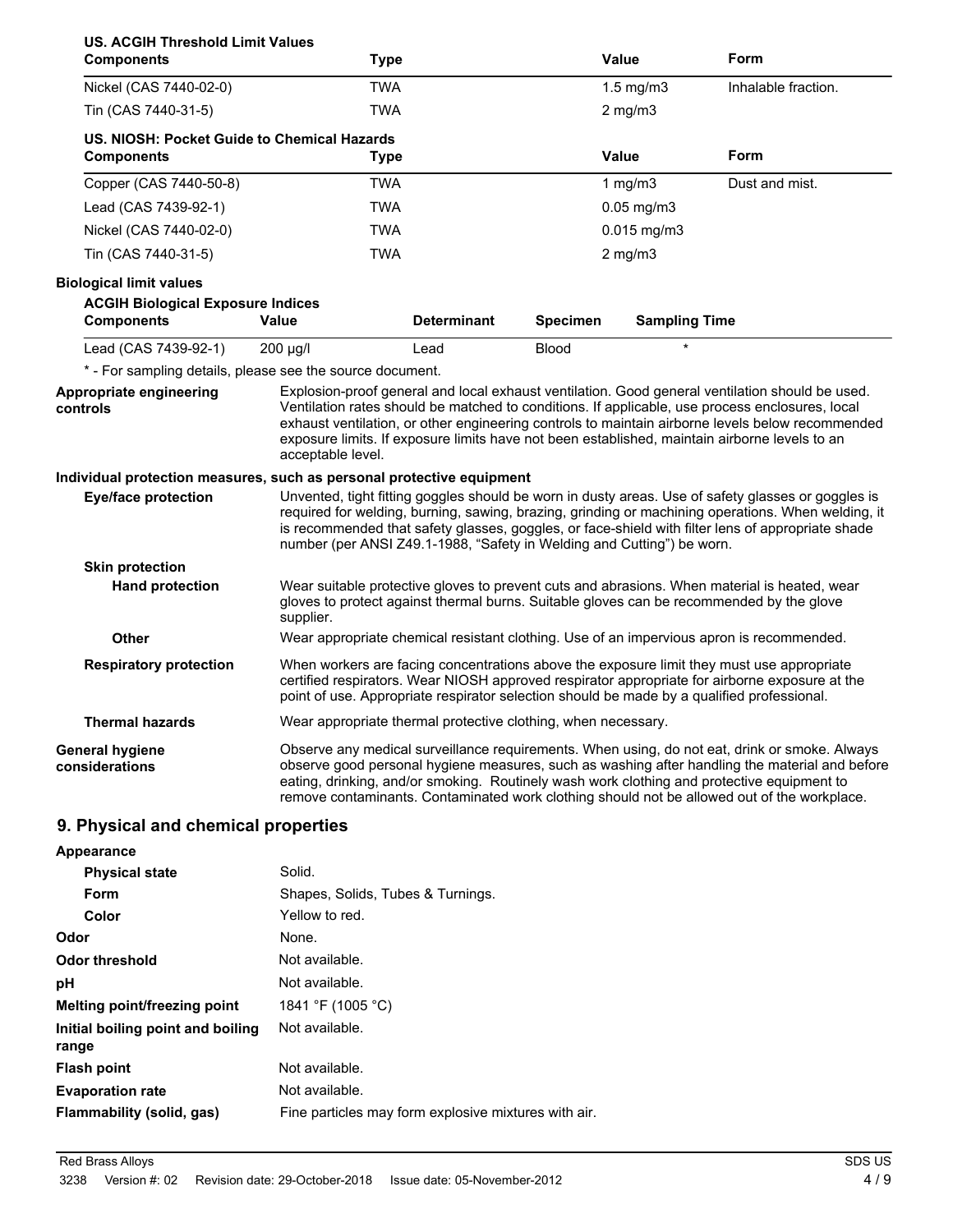# **Upper/lower flammability or explosive limits**

| <b>Flammability limit - lower</b><br>(%)          | Not available.                         |
|---------------------------------------------------|----------------------------------------|
| <b>Flammability limit - upper</b><br>(%)          | Not available.                         |
| Vapor pressure                                    | Not available.                         |
| Vapor density                                     | Not available.                         |
| <b>Relative density</b>                           | 8.7                                    |
| Solubility(ies)                                   |                                        |
| Solubility (water)                                | Insoluble in water.                    |
| <b>Partition coefficient</b><br>(n-octanol/water) | Not available.                         |
| <b>Auto-ignition temperature</b>                  | Not available.                         |
| <b>Decomposition temperature</b>                  | Not available.                         |
| <b>Viscosity</b>                                  | Not available.                         |
| <b>Other information</b>                          |                                        |
| <b>Bulk density</b>                               | 314 lb/in <sup>3</sup> (68 °F (20 °C)) |
| <b>Explosive properties</b>                       | Not explosive.                         |
| <b>Oxidizing properties</b>                       | Not oxidizing.                         |
|                                                   |                                        |

# **10. Stability and reactivity**

| <b>Reactivity</b>                            | The product is stable and non-reactive under normal conditions of use, storage and transport.                                                                         |
|----------------------------------------------|-----------------------------------------------------------------------------------------------------------------------------------------------------------------------|
| <b>Chemical stability</b>                    | Material is stable under normal conditions.                                                                                                                           |
| <b>Possibility of hazardous</b><br>reactions | Contact with strong acids will release highly flammable hydrogen gas.                                                                                                 |
| <b>Conditions to avoid</b>                   | Keep away from heat, hot surfaces, sparks, open flames and other ignition sources. Contact with<br>incompatible materials. Minimize dust generation and accumulation. |
| Incompatible materials                       | Strong oxidizing agents. Acids.                                                                                                                                       |
| <b>Hazardous decomposition</b><br>products   | No hazardous decomposition products are known.                                                                                                                        |

# **11. Toxicological information**

# **Information on likely routes of exposure**

| <b>Inhalation</b>                                                                  | Prolonged inhalation may be harmful. Elevated temperatures or mechanical action may form dust<br>and fumes which may be irritating to the mucous membranes and respiratory tract. Heating above<br>the melting point releases metallic oxides which may cause metal fume fever by inhalation. The                                                                 |
|------------------------------------------------------------------------------------|-------------------------------------------------------------------------------------------------------------------------------------------------------------------------------------------------------------------------------------------------------------------------------------------------------------------------------------------------------------------|
|                                                                                    | symptoms are shivering, fever, malaise and muscular pain.                                                                                                                                                                                                                                                                                                         |
| <b>Skin contact</b>                                                                | May cause an allergic skin reaction. Hot or molten material may produce thermal burns.                                                                                                                                                                                                                                                                            |
| Eye contact                                                                        | Elevated temperatures or mechanical action may form dust and fumes which may be irritating to<br>the eyes. Molten material will produce thermal burns.                                                                                                                                                                                                            |
| Ingestion                                                                          | May cause discomfort if swallowed.                                                                                                                                                                                                                                                                                                                                |
| Symptoms related to the<br>physical, chemical and<br>toxicological characteristics | Narcosis. Behavioral changes. Decrease in motor functions. May cause an allergic skin reaction.<br>Dermatitis. Rash. Elevated temperatures or mechanical action may form dust and fumes which<br>may be irritating to the eye, mucous membranes and respiratory tract. Contact with hot material<br>can cause thermal burns which may result in permanent damage. |

#### **Information on toxicological effects**

| Not expected to be acutely toxic.   |                     |  |
|-------------------------------------|---------------------|--|
| <b>Components</b><br><b>Species</b> |                     |  |
|                                     |                     |  |
|                                     |                     |  |
|                                     |                     |  |
| Rat                                 | 10200 mg/l, 1 hours |  |
|                                     |                     |  |
| Rat                                 | > 9000 mg/kg        |  |
|                                     |                     |  |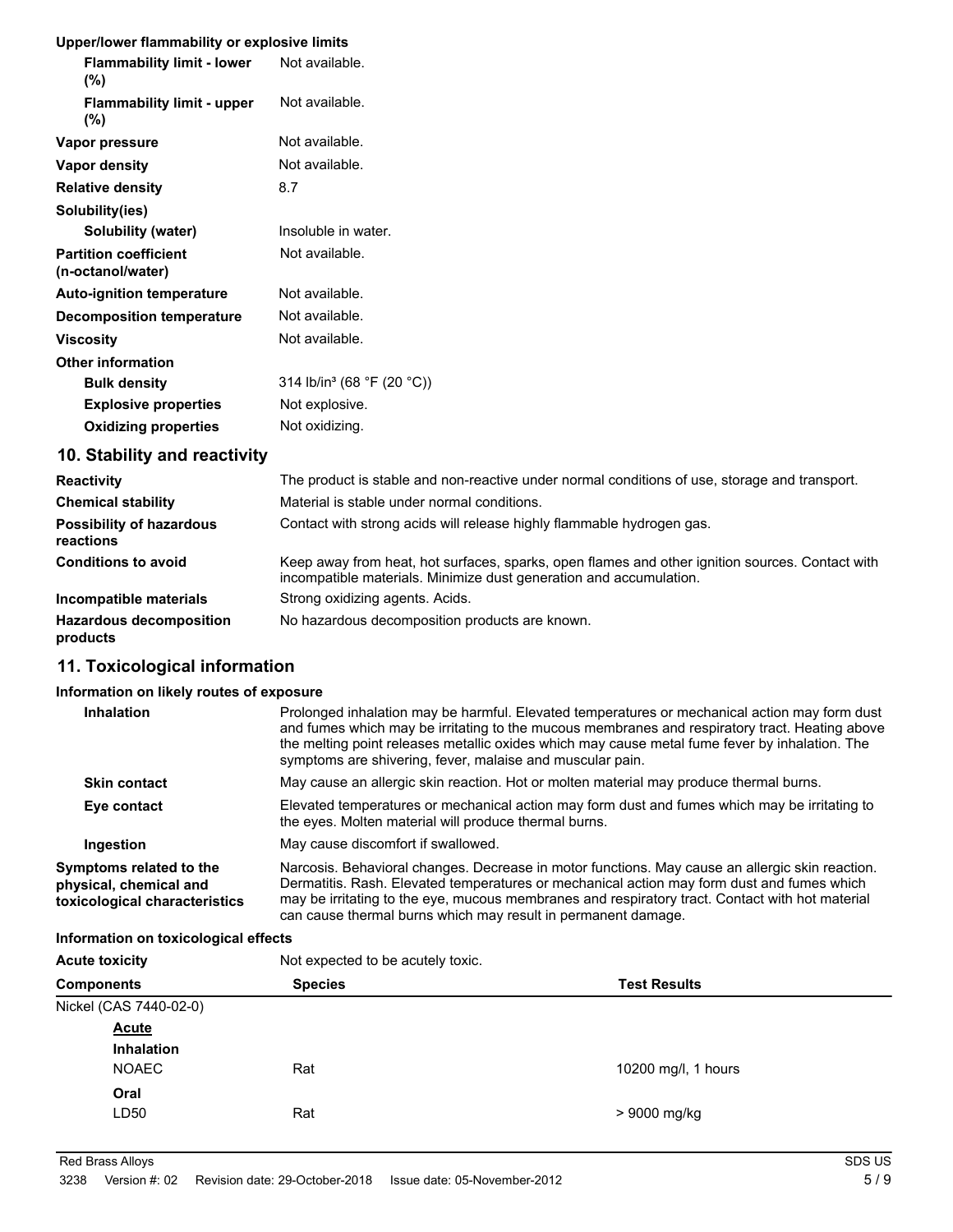| <b>Components</b>                                                                                                | <b>Species</b>                                                                                                     | <b>Test Results</b>                                                                                                                                                                                                                                                                                                                                                                                                                                                                             |
|------------------------------------------------------------------------------------------------------------------|--------------------------------------------------------------------------------------------------------------------|-------------------------------------------------------------------------------------------------------------------------------------------------------------------------------------------------------------------------------------------------------------------------------------------------------------------------------------------------------------------------------------------------------------------------------------------------------------------------------------------------|
| Zinc (CAS 7440-66-6)                                                                                             |                                                                                                                    |                                                                                                                                                                                                                                                                                                                                                                                                                                                                                                 |
| <u>Acute</u>                                                                                                     |                                                                                                                    |                                                                                                                                                                                                                                                                                                                                                                                                                                                                                                 |
| Oral                                                                                                             |                                                                                                                    |                                                                                                                                                                                                                                                                                                                                                                                                                                                                                                 |
| LD <sub>50</sub>                                                                                                 | Mouse                                                                                                              | $> 5$ g/kg                                                                                                                                                                                                                                                                                                                                                                                                                                                                                      |
| <b>Skin corrosion/irritation</b>                                                                                 | burns.                                                                                                             | May cause irritation through mechanical abrasion. Hot or molten material may produce thermal                                                                                                                                                                                                                                                                                                                                                                                                    |
| Serious eye damage/eye<br>irritation                                                                             | May cause irritation through mechanical abrasion.                                                                  |                                                                                                                                                                                                                                                                                                                                                                                                                                                                                                 |
| Respiratory or skin sensitization                                                                                |                                                                                                                    |                                                                                                                                                                                                                                                                                                                                                                                                                                                                                                 |
| <b>Respiratory sensitization</b>                                                                                 | Not a respiratory sensitizer.                                                                                      |                                                                                                                                                                                                                                                                                                                                                                                                                                                                                                 |
| <b>Skin sensitization</b>                                                                                        | May cause an allergic skin reaction.                                                                               |                                                                                                                                                                                                                                                                                                                                                                                                                                                                                                 |
| <b>Germ cell mutagenicity</b>                                                                                    | mutagenic or genotoxic.                                                                                            | No data available to indicate product or any components present at greater than 0.1% are                                                                                                                                                                                                                                                                                                                                                                                                        |
| Carcinogenicity                                                                                                  | Suspected of causing cancer.                                                                                       |                                                                                                                                                                                                                                                                                                                                                                                                                                                                                                 |
| IARC Monographs. Overall Evaluation of Carcinogenicity                                                           |                                                                                                                    |                                                                                                                                                                                                                                                                                                                                                                                                                                                                                                 |
| Lead (CAS 7439-92-1)<br>Nickel (CAS 7440-02-0)<br><b>NTP Report on Carcinogens</b>                               |                                                                                                                    | 2B Possibly carcinogenic to humans.<br>2B Possibly carcinogenic to humans.                                                                                                                                                                                                                                                                                                                                                                                                                      |
| Lead (CAS 7439-92-1)<br>Nickel (CAS 7440-02-0)<br>OSHA Specifically Regulated Substances (29 CFR 1910.1001-1053) |                                                                                                                    | Reasonably Anticipated to be a Human Carcinogen.<br>Reasonably Anticipated to be a Human Carcinogen.                                                                                                                                                                                                                                                                                                                                                                                            |
| Not regulated.                                                                                                   |                                                                                                                    |                                                                                                                                                                                                                                                                                                                                                                                                                                                                                                 |
| <b>Reproductive toxicity</b>                                                                                     | May cause harm to breastfed babies. May damage fertility or the unborn child.                                      |                                                                                                                                                                                                                                                                                                                                                                                                                                                                                                 |
| Specific target organ toxicity -<br>single exposure                                                              | Not classified.                                                                                                    |                                                                                                                                                                                                                                                                                                                                                                                                                                                                                                 |
| Specific target organ toxicity -<br>repeated exposure                                                            | Causes damage to organs (blood, central nervous system, kidneys, Lungs) through prolonged or<br>repeated exposure. |                                                                                                                                                                                                                                                                                                                                                                                                                                                                                                 |
| <b>Aspiration hazard</b>                                                                                         | Not an aspiration hazard.                                                                                          |                                                                                                                                                                                                                                                                                                                                                                                                                                                                                                 |
| <b>Chronic effects</b>                                                                                           | Prolonged exposure may cause chronic effects.                                                                      |                                                                                                                                                                                                                                                                                                                                                                                                                                                                                                 |
|                                                                                                                  |                                                                                                                    | Lead may produce maternal toxicity, toxicity to the fetus, and adverse effects to blood, bone<br>marrow, central/peripheral nervous systems, kidney, liver, and reproductive system.                                                                                                                                                                                                                                                                                                            |
| <b>Further information</b>                                                                                       | erythema and welders flash.                                                                                        | Welding or plasma arc cutting of metal and alloys can generate ozone, nitric oxides and ultraviolet<br>radiation. Short-term (acute) overexposure to welding fumes may result in discomfort such as<br>metal fume fever, dizziness, nausea, or dryness or irritation of nose, throat, or eyes. May<br>aggravate pre-existing respiratory problems (e.g. asthma, emphysema). Ozone overexposure<br>may result in mucous membrane irritation or pulmonary discomfort. UV radiation can cause skin |
|                                                                                                                  |                                                                                                                    |                                                                                                                                                                                                                                                                                                                                                                                                                                                                                                 |

# **12. Ecological information**

**Ecotoxicity**

Very toxic to aquatic life. Toxic to aquatic life with long lasting effects. Alloys in massive forms present a limited hazard for the environment.

| <b>Components</b>      |             | <b>Species</b>      | <b>Test Results</b>        |
|------------------------|-------------|---------------------|----------------------------|
| Copper (CAS 7440-50-8) |             |                     |                            |
| <b>Aquatic</b>         |             |                     |                            |
| Chronic                |             |                     |                            |
| Other                  | <b>NOEC</b> | Juga plicifera      | 6 µg/l                     |
| Lead (CAS 7439-92-1)   |             |                     |                            |
| <b>Aquatic</b>         |             |                     |                            |
| Acute                  |             |                     |                            |
| Crustacea              | EC50        | Ceriodaphnia dubia  | $0.248$ mg/l, 48 hours pH8 |
| Fish                   | LC50        | Pimephales promelas | 0.283 mg/l, 96 hours pH8   |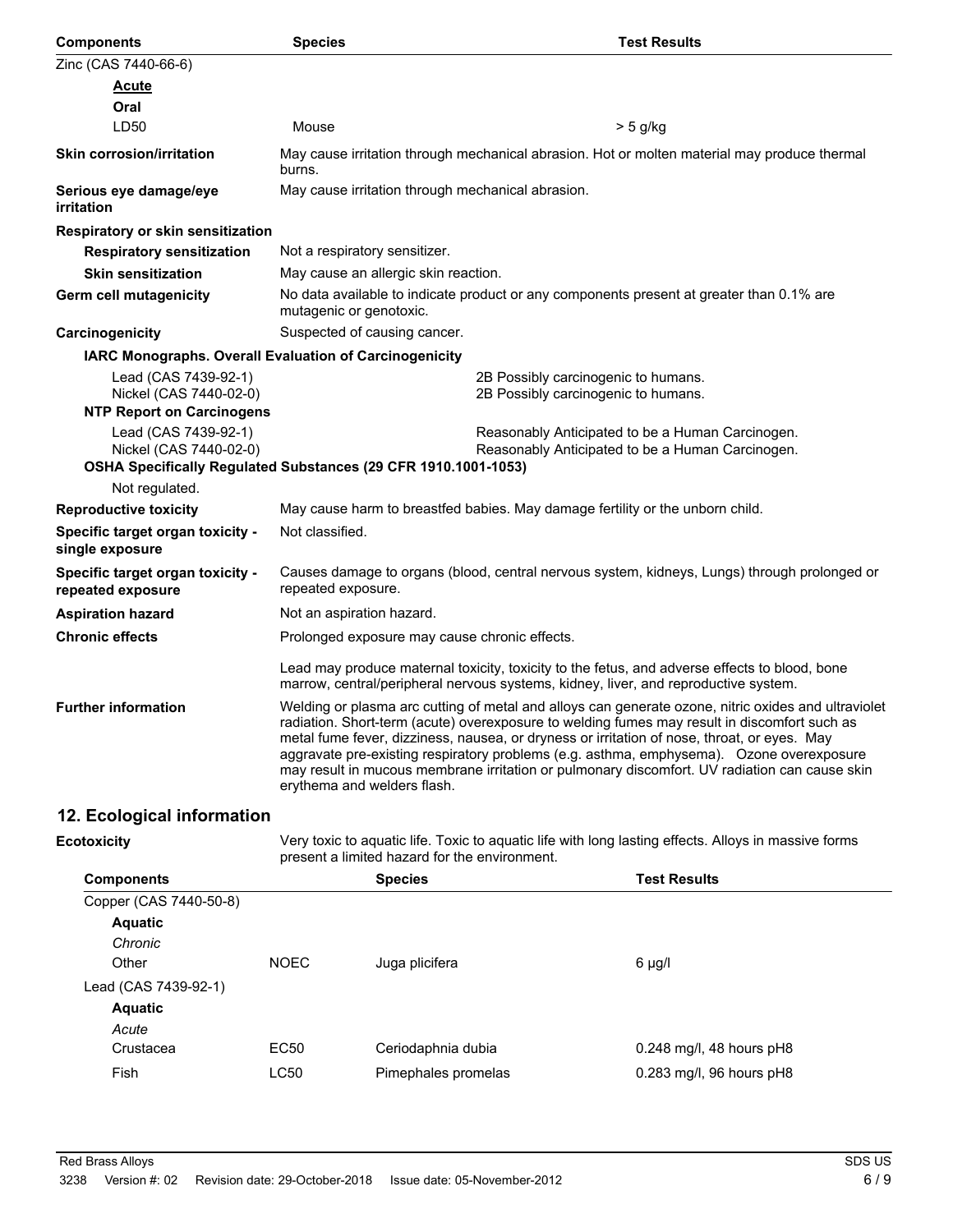| <b>Components</b>             |                                                                                                                                                  | <b>Species</b>            | <b>Test Results</b> |
|-------------------------------|--------------------------------------------------------------------------------------------------------------------------------------------------|---------------------------|---------------------|
| Nickel (CAS 7440-02-0)        |                                                                                                                                                  |                           |                     |
| <b>Aquatic</b>                |                                                                                                                                                  |                           |                     |
| Chronic                       |                                                                                                                                                  |                           |                     |
| Crustacea                     | <b>NOEC</b>                                                                                                                                      | Ceriodaphnia dubia        | $2.8 \mu g/l$       |
| Fish                          | <b>NOEC</b>                                                                                                                                      | Zebra danio (Danio rerio) | $40 \mu g/l$        |
| Zinc (CAS 7440-66-6)          |                                                                                                                                                  |                           |                     |
| <b>Aquatic</b>                |                                                                                                                                                  |                           |                     |
| Acute                         |                                                                                                                                                  |                           |                     |
| Crustacea                     | EC50                                                                                                                                             | Daphnia magna             | $0.07$ mg/l         |
| Fish                          | <b>LC50</b>                                                                                                                                      | Oncorhynchus mykiss       | $0.14$ mg/l         |
| Persistence and degradability | Not relevant for inorganic substances.                                                                                                           |                           |                     |
| Bioaccumulative potential     | The product contains potentially bioaccumulating substances.                                                                                     |                           |                     |
| Mobility in soil              | Alloys in massive forms are not mobile in the environment.                                                                                       |                           |                     |
| Other adverse effects         | This product contains one or more substances identified as hazardous air pollutants (HAPs) per<br>the US Federal Clean Air Act (see section 15). |                           |                     |

# **13. Disposal considerations**

| <b>Disposal instructions</b>             | Collect and reclaim or dispose in sealed containers at licensed waste disposal site. Do not allow<br>this material to drain into sewers/water supplies. Do not contaminate ponds, waterways or ditches<br>with chemical or used container. Dispose of contents/container in accordance with<br>local/regional/national/international regulations. |
|------------------------------------------|---------------------------------------------------------------------------------------------------------------------------------------------------------------------------------------------------------------------------------------------------------------------------------------------------------------------------------------------------|
| Local disposal regulations               | Dispose in accordance with all applicable regulations.                                                                                                                                                                                                                                                                                            |
| Hazardous waste code                     | The waste code should be assigned in discussion between the user, the producer and the waste<br>disposal company.                                                                                                                                                                                                                                 |
| Waste from residues / unused<br>products | Dispose of in accordance with local regulations. Empty containers or liners may retain some<br>product residues. This material and its container must be disposed of in a safe manner (see:<br>Disposal instructions).                                                                                                                            |
| Contaminated packaging                   | Since emptied containers may retain product residue, follow label warnings even after container is<br>emptied. Empty containers should be taken to an approved waste handling site for recycling or<br>disposal.                                                                                                                                  |

# **14. Transport information**

#### **DOT**

Not regulated as dangerous goods.

### **IATA**

Not regulated as dangerous goods.

# **IMDG**

Not regulated as dangerous goods.

**Transport in bulk according to** Not applicable. **Annex II of MARPOL 73/78 and the IBC Code**

# **15. Regulatory information**

# **US federal regulations**

This product is a "Hazardous Chemical" as defined by the OSHA Hazard Communication Standard, 29 CFR 1910.1200.

# **TSCA Section 12(b) Export Notification (40 CFR 707, Subpt. D)**

Not regulated.

# **CERCLA Hazardous Substance List (40 CFR 302.4)**

| Copper (CAS 7440-50-8)                                         | Listed. |
|----------------------------------------------------------------|---------|
| Lead (CAS 7439-92-1)                                           | Listed. |
| Nickel (CAS 7440-02-0)                                         | Listed. |
| Zinc (CAS 7440-66-6)                                           | Listed. |
| <b>SARA 304 Emergency release notification</b>                 |         |
| Not regulated.                                                 |         |
| OSHA Specifically Regulated Substances (29 CFR 1910.1001-1053) |         |

Lead (CAS 7439-92-1) Reproductive toxicity

Central nervous system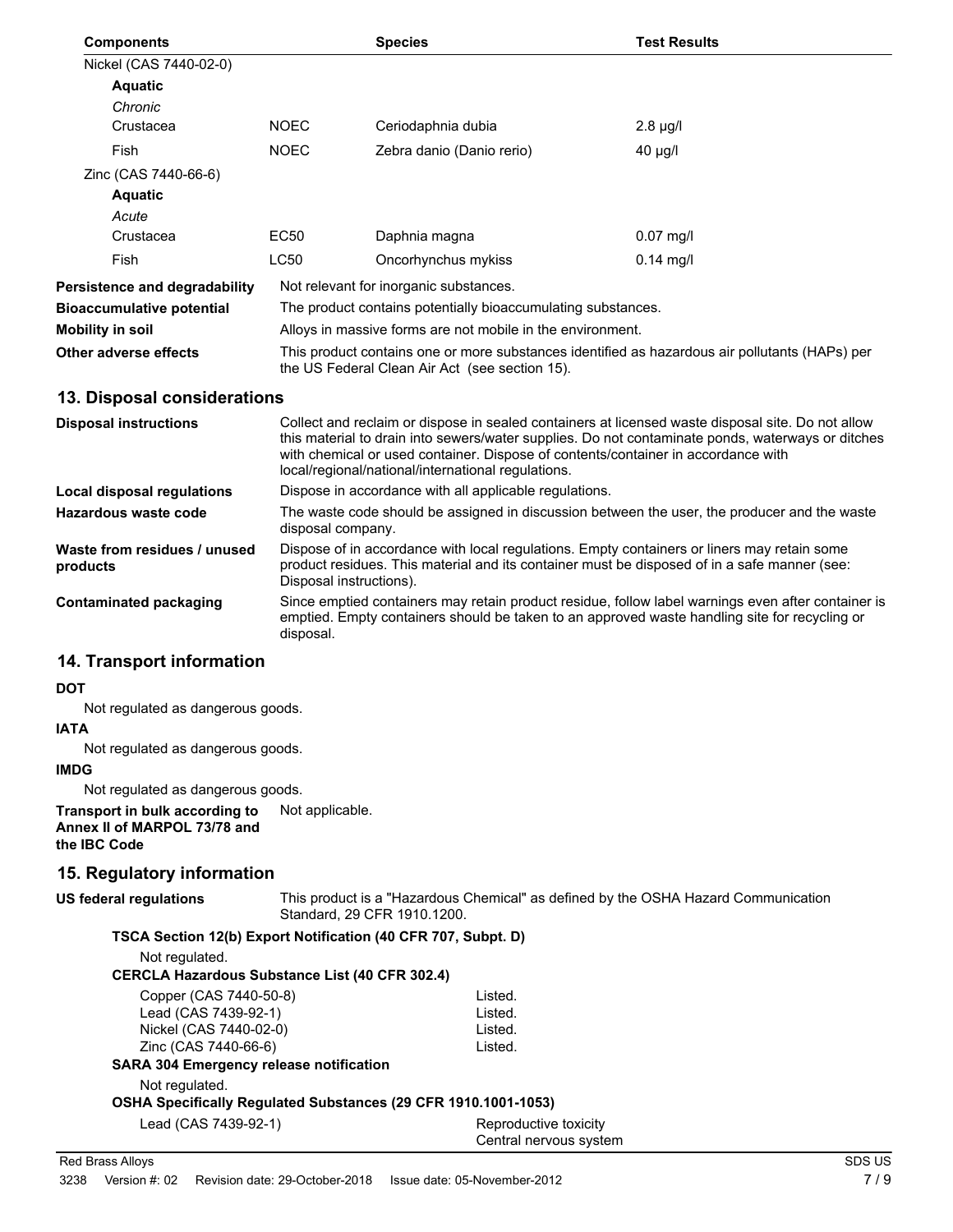#### Kidney Blood Acute toxicity

### **Superfund Amendments and Reauthorization Act of 1986 (SARA)**

**SARA 302 Extremely hazardous substance**

| Not listed.                            |                                                                                                                                                                   |
|----------------------------------------|-------------------------------------------------------------------------------------------------------------------------------------------------------------------|
| SARA 311/312 Hazardous<br>chemical     | Yes                                                                                                                                                               |
| <b>Classified hazard</b><br>categories | Combustible dust<br>Respiratory or skin sensitization<br>Carcinogenicity<br>Reproductive toxicity<br>Specific target organ toxicity (single or repeated exposure) |

#### **SARA 313 (TRI reporting)**

| <b>CAS</b> number | $%$ by wt. |  |
|-------------------|------------|--|
| 7440-50-8         | 78-86      |  |
| 7439-92-1         | 4 - 8      |  |
| 7440-02-0         | $0 - 1$    |  |
| 7440-66-6         | $4 - 16$   |  |
|                   |            |  |

#### **Other federal regulations**

#### **Clean Air Act (CAA) Section 112 Hazardous Air Pollutants (HAPs) List**

Lead (CAS 7439-92-1) Nickel (CAS 7440-02-0)

#### **Clean Air Act (CAA) Section 112(r) Accidental Release Prevention (40 CFR 68.130)**

Not regulated.

| <b>Safe Drinking Water Act</b> | Contains component(s) regulated under the Safe Drinking Water Act. |
|--------------------------------|--------------------------------------------------------------------|
| (SDWA)                         |                                                                    |

#### **US state regulations**

#### **US. Massachusetts RTK - Substance List**

Copper (CAS 7440-50-8) Lead (CAS 7439-92-1) Nickel (CAS 7440-02-0) Tin (CAS 7440-31-5) Zinc (CAS 7440-66-6)

### **US. New Jersey Worker and Community Right-to-Know Act**

Copper (CAS 7440-50-8) Lead (CAS 7439-92-1) Nickel (CAS 7440-02-0) Tin (CAS 7440-31-5) Zinc (CAS 7440-66-6)

#### **US. Pennsylvania Worker and Community Right-to-Know Law**

Copper (CAS 7440-50-8) Lead (CAS 7439-92-1) Nickel (CAS 7440-02-0) Tin (CAS 7440-31-5) Zinc (CAS 7440-66-6)

# **US. Rhode Island RTK**

Copper (CAS 7440-50-8) Lead (CAS 7439-92-1) Nickel (CAS 7440-02-0) Tin (CAS 7440-31-5) Zinc (CAS 7440-66-6)

# **California Proposition 65**



**WARNING:** This product can expose you to chemicals including Lead, which is known to the State of California to cause cancer and birth defects or other reproductive harm. For more information go to www.P65Warnings.ca.gov.

# **California Proposition 65 - CRT: Listed date/Carcinogenic substance**

| Lead (CAS 7439-92-1)   | Listed: October 1, 1992 |
|------------------------|-------------------------|
| Nickel (CAS 7440-02-0) | Listed: October 1, 1989 |